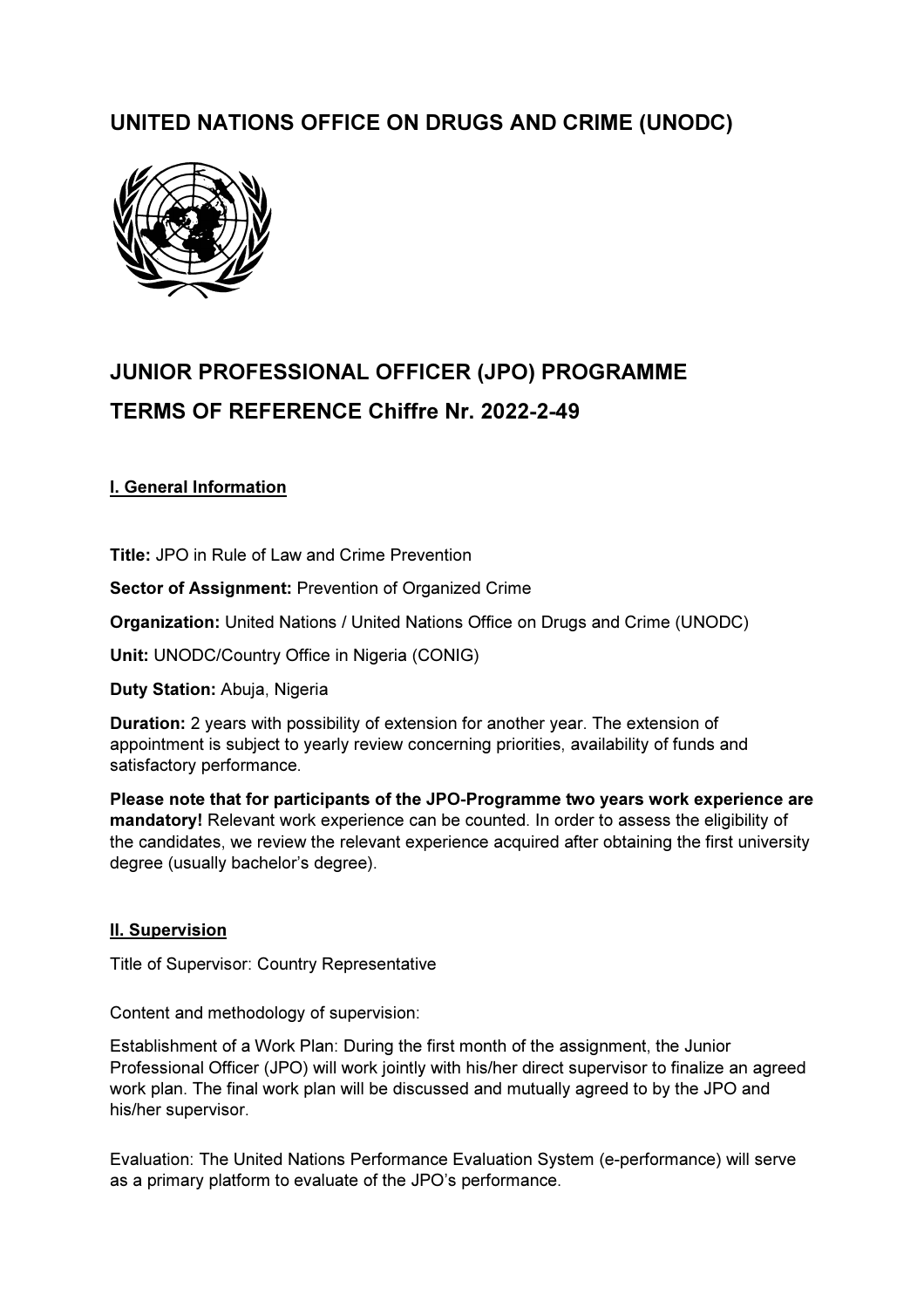Work assignments will be assigned in line with the job description and based on the Unit's workload. Work progress will be monitored on a continuous basis. Performance will be evaluated half-yearly based on the Junior Professional Officer's (JPO) work plan. The JPO will receive regular guidance on how to accomplish work goals, routine review of work progress and outputs, plus periodic informal and formal performance appraisals.

# III. Duties, Responsibilities and Output Expectations

Contribute to the overall implementation of the CONIG technical assistance portfolio in the area of rule of law, in particular in the areas of anti-corruption, trafficking in persons (TIP) and smuggling of migrants (SOM) in Nigeria in line with the United Nations Convention against Corruption and the United Nations Convention against Transnational Organized Crime:

- Provide support to research activities and assessments current situation status, including of legislative and institutional frameworks, cooperation between agencies at national and sub-regional levels, data gathering and analysis;
- Facilitate and provide training and other capacity-building assistance for criminal justice actors, including the development of related technical material: Participate in the design and facilitation of national and sub-regional training activities; review and adapt relevant UNODC training and capacity-building tools to sub-regional context; promote their use and application by respective target groups; coordinate and liaise with intergovernmental and non-governmental organizations and institutions which are active in the provision of training on related issues at the sub-regional and country levels;
- Provide support to monitoring and evaluation of various CONIG projects, in particular in the field of anti- corruption and TIP/SOM.

Contribute to the development of the CONIG portfolio in various areas related to the promotion of rule of law:

- Assist in conducting consultations with national counterparts especially the Economic and Financial Crimes Commission (EFCC), the National Agency for the Prohibition of Trafficking in Persons (NAPTIP), the Nigeria Immigration Service (NIS), and the Nigeria Bureau of Statistics (NBS) – and potential donors;
- Develop technical assistance projects and interventions within the framework of UNODC mandates, based on the above-mentioned consultation and in coordination with relevant UNODC teams at HQ and or in other West African countries.

Depending on further development of the CONIG portfolio:

- Contribute to establishing linkages between programmes/ projects in various areas of organized crime;
- Contribute to establishing linkages on the above with operations under the Regional Programme for West Africa implemented by the UNODC Regional Office for West and Central Africa (ROSEN), and that provide assistance in Nigeria's neighbouring countries.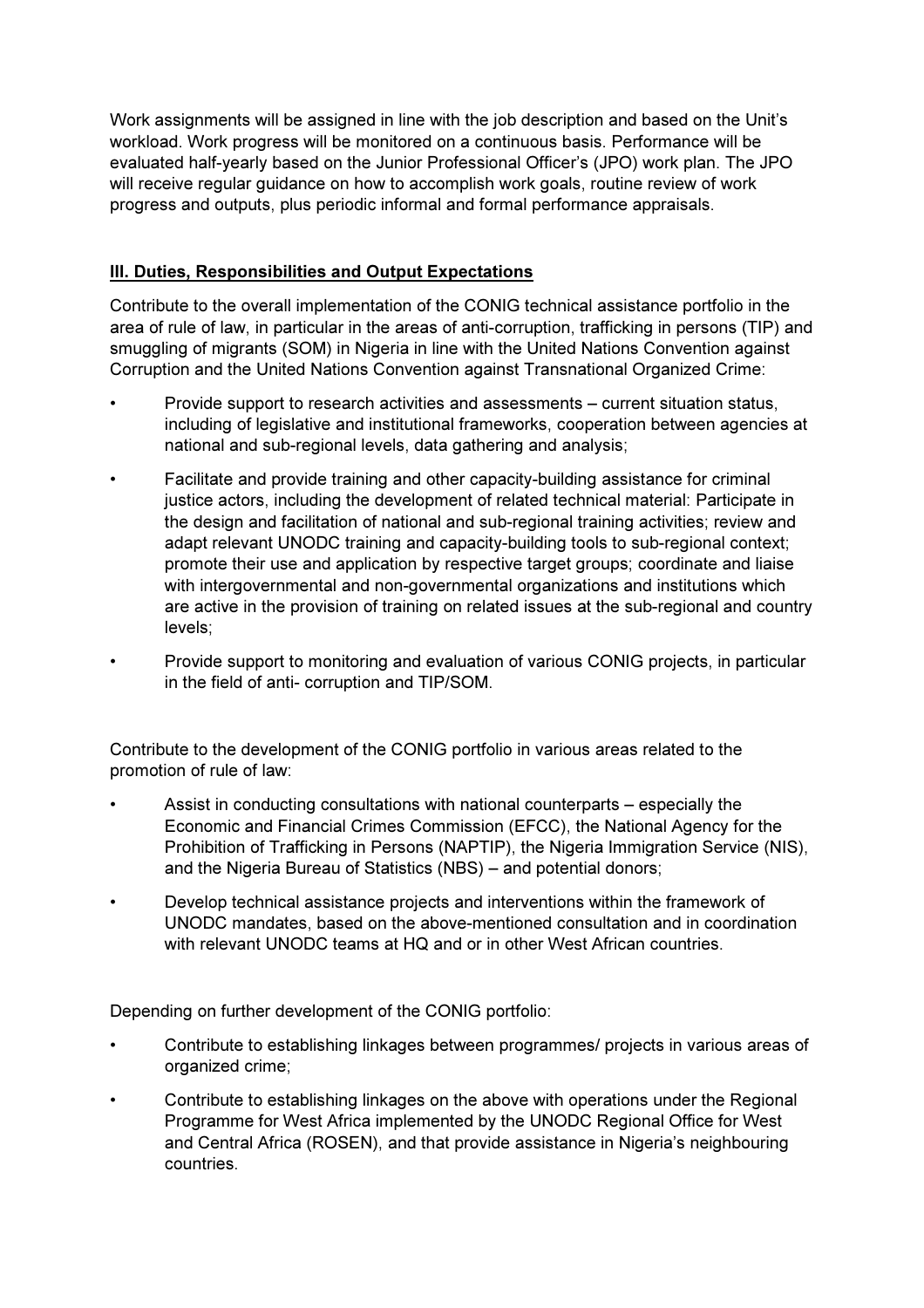Contribute to other relating tasks:

- Prepare a variety of written outputs, such as briefing notes, speaking points, background papers, correspondence with governments, working papers, mission reports, presentations, policy proposals and documents;
- Perform other work-related duties as required.

Results expected include:

- Well-researched and sound analysis and advice on crime prevention and criminal justice related developments in Nigeria;
- Sound policy analysis and advice on complex legal issues related to the implementation of the UNCAC and UNTOC;
- Comprehensive and timely output delivery;
- Effective implementation and/or support of programme activities;
- Effective dissemination of best practices and methodologies;
- Organization and participation in field missions and delivery of effective substantive and technical assistance activities;
- Regular liaising and interacting with colleagues and concerned parties internally and externally;
- Programme development for technical assistance and related proposals for donor consideration.

# IV. Qualifications and Experience

#### Education:

Master's degree in criminal law, criminology, and/or related social science, international relations, political science, law, public administration or a related field is required.

#### Work experience:

A minimum of two years of relevant professional experience in crime prevention and criminal justice at national and international levels is required. Proven experience in study/research and/or experience in the area of rule of law, access to justice, crime prevention, criminal justice, organized crime, corruption and/or money laundering; and/or experience in SDG programming, project management and/or monitoring and evaluation, advocacy, donor relations and/or the field of corporate social responsibility is required. Familiarity with project formulation, implementation and monitoring, and exposure to international development cooperation is highly desirable.

#### Languages:

English and French are the working languages of the UN Secretariat. For this position, fluency in English is required.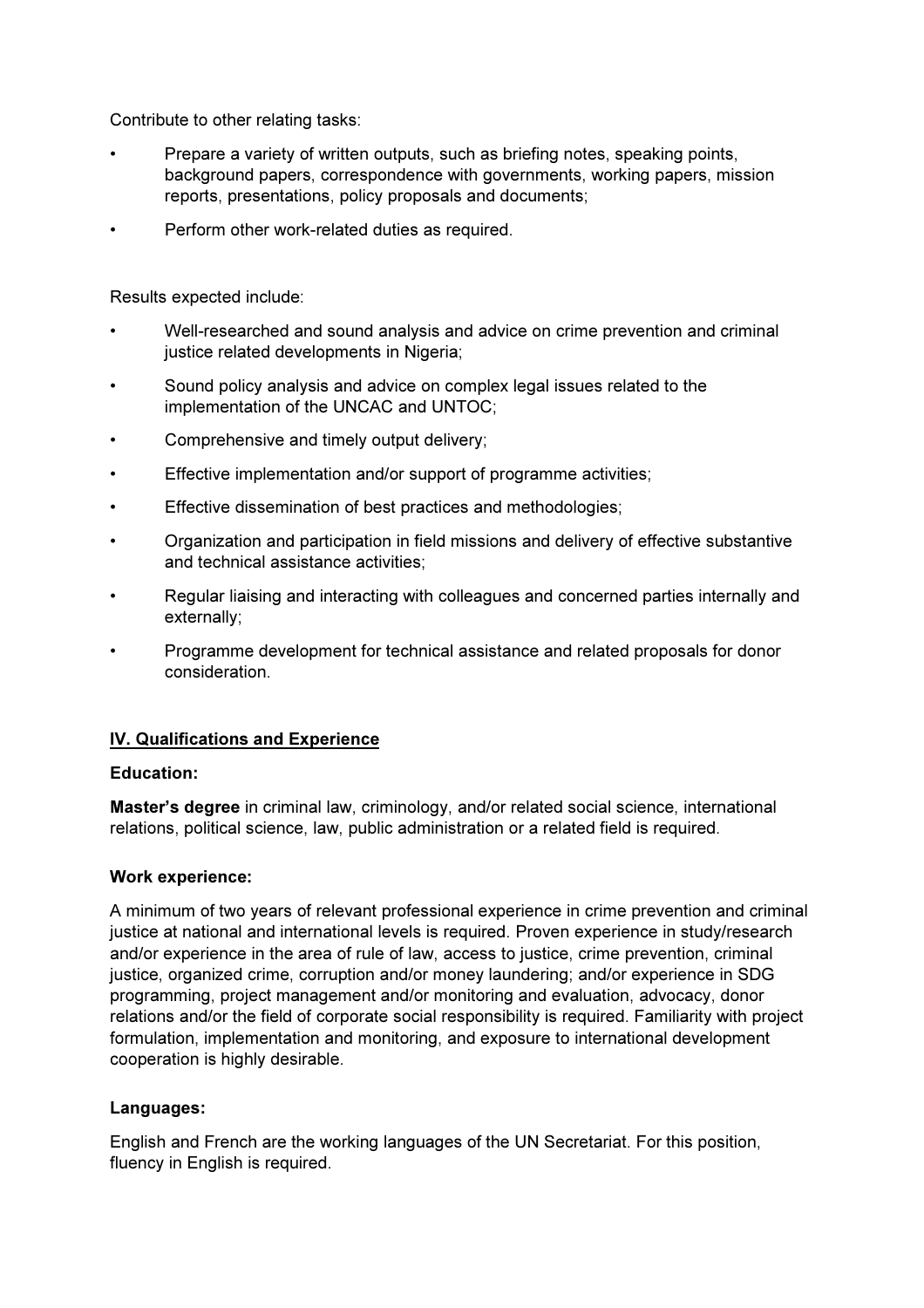#### Other skills:

Proficient use of Microsoft Office (Word, Excel, Powerpoint) Proven experience in managing databases desirable

#### UN competencies:

PROFESSIONALISM: Shows pride in work and in achievements; Demonstrates professional competence and mastery of subject matter; Is conscientious and efficient in meeting commitments, observing deadlines and achieving results; Is motivated by professional rather than personal concerns; Shows persistence when faced with difficult problems or challenges; Remains calm in stressful situations

COMMUNICATION: Speaks and writes clearly and effectively; Listens to others, correctly interprets messages from others and responds appropriately; Asks questions to clarify, and exhibits interest in having two-way communication; Tailors language, tone, style and format to match the audience; Demonstrates openness in sharing information and keeping people informed

TEAMWORK: Works collaboratively with colleagues to achieve organizational goals; Solicits input by genuinely valuing others' ideas and expertise; is willing to learn from others; Places team agenda before personal agenda; Supports and acts in accordance with final group decision, even when such decisions may not entirely reflect own position; Shares credit for team accomplishments and accepts joint responsibility for team shortcomings

PLANNING & ORGANIZING: Develops clear goals that are consistent with agreed strategies; Identifies priority activities and assignments; adjusts priorities as required; Allocates appropriate amount of time and resources for completing work; Foresees risks and allows for contingencies when planning; Monitors and adjusts plans and actions as necessary; Uses time efficiently

COMMITMENT TO CONTINUOUS LEARNING: Keeps abreast of new developments in own occupation/profession; Actively seeks to develop oneself professionally and personally; Contributes to the learning of colleagues and subordinates; Shows willingness to learn from others; Seeks feedback to learn and improve

# Workforce Diversity

The United Nations believes that an inclusive culture attracts the best talent and encourages all qualified applicants, regardless of gender, disability, sexual orientation, cultural or religious backgrounds, to apply.

# V. Learning Elements

The JPO will receive guidance, supervision and on the job-training on a regular basis. Additional training opportunities will become available through participation in specialized activities in the area of work and attendance at substantive events that focus on criminal justice matters, including the organization of field missions, seminars, workshops etc. The JPO will broaden his/her scope of experience and will also gain additional knowledge on criminal justice issues.